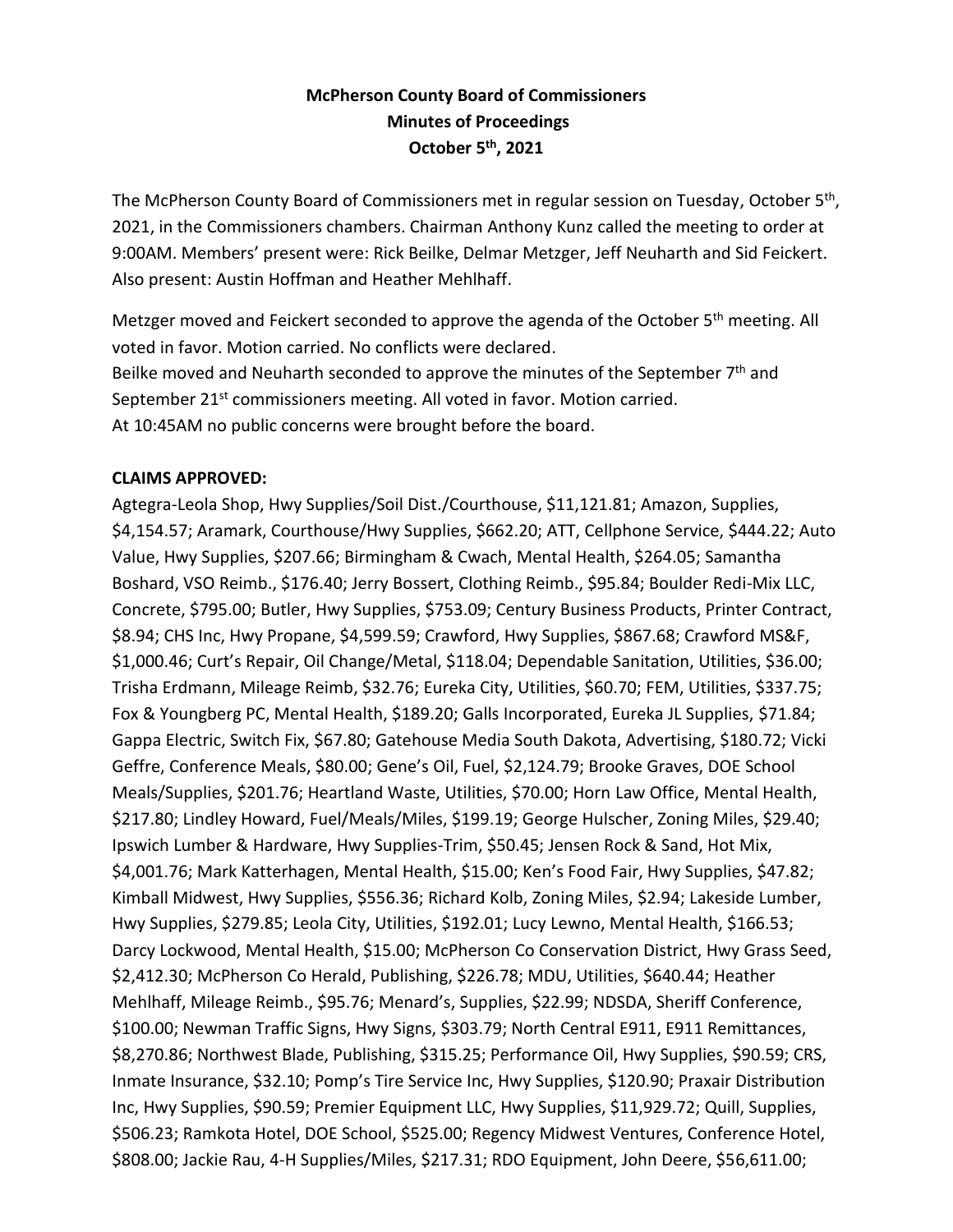Dickey Rural, Server Maint./Backup/Service, \$177.14; Redwood Toxicology, Tests, \$139.50; Michael Schwingler, Clothing Allowance, \$200.00; SD Federal Property Agency, Hwy Tools/Tires, \$6,245.00; SD Game Fish & Parks, Animal Damage Control, \$3,300.51; SDSU Extension, Conference, \$100.00; Share, Hwy Supplies, \$318.03; Sioux Falls Two-Way Radio, Radios, \$1,515.38; Streicher's Inc, Joint Law, \$173.98; Kalen Thomas, Mowing, \$330.00; USPS, Hwy Postage, \$174.00; Valley, Phone/Internet, \$249.15; Visa, Supplies, \$304.81; Tiffany Weiszhaar, Conference Meals, \$80.00; Yankton County Treasurer, Mental Health, \$50.00; Yankton County Treasurer, Mental Health, \$125.00. Avera Health, Dependent Insurance, \$866.42; Guardian, COBRA Vision, \$32.11; State Treasurer, Sales Tax, \$353.33; SDACC M&P, August Fees, \$136.00; State Treasurer, Money Due to State, \$54,987.27; August Amount Remitted to Cities/Schools/Townships/Fire Districts, \$19,699.28; Cortrust Bank, Deliq Taxes, \$600.90.

Metzger moved and Neuharth seconded to approve the forgoing claims. All voted in favor. Motion carried.

### **SALARIES OF OFFICERS AND EMPLOYEES:**

Commissioners, \$6,254.75; Auditor, \$6,787.02; Treasurer, \$7,537.02; State's Attorney, \$6,140.44; Government Building, \$3,224.00; Director of Equalization, \$9,987.02; Register of Deeds, \$8,137.02; Veteran Service Officer, \$2,419.06; Sheriff, \$8,068.30; Extension, \$3,099.20; Weed, \$543.40; Planning & Zoning, \$180.00; Road & Bridge/Secondary Roads, \$53,052.26; Snow Removal, \$2,472.36; Emergency Management, \$833.35; Eureka Joint Law, \$3166.67; Leola Joint Law, \$3,598.02.

McPherson County's Share of the following: Social Security and Medicare: CorTrust Bank: \$8,984.91 Insurance: American Family, \$511.96, Avera Health, \$11,615.30; Guardian Vision, \$200.13; MetLife, \$189.07; South Dakota Retirement System, \$7,120.65; Colonial Life Vision, \$66.71.

# **OTHER MATTERS DISCUSSED AND ACTION TAKEN:**

# Auditor's Office

Four map options for redistricting the commissioner districts were examined. A special meeting with Eric Senger from NECOG will be held on October 14<sup>th</sup> at 10am to look at the options in detail.

A 5yr cash analysis for the general fund, road and bridge fund, and the county totals were presented to the commission.

#### COVID-19

Neuharth moved and Feickert seconded to extend the 80 additional hours of sick time granted under the FFCRA for any county employee who is unable to work due to a COVID-19 diagnosis or doctor ordered quarantine, through December 31<sup>st</sup>, 2021. All voted in favor. Motion carried.

#### Employee Handbook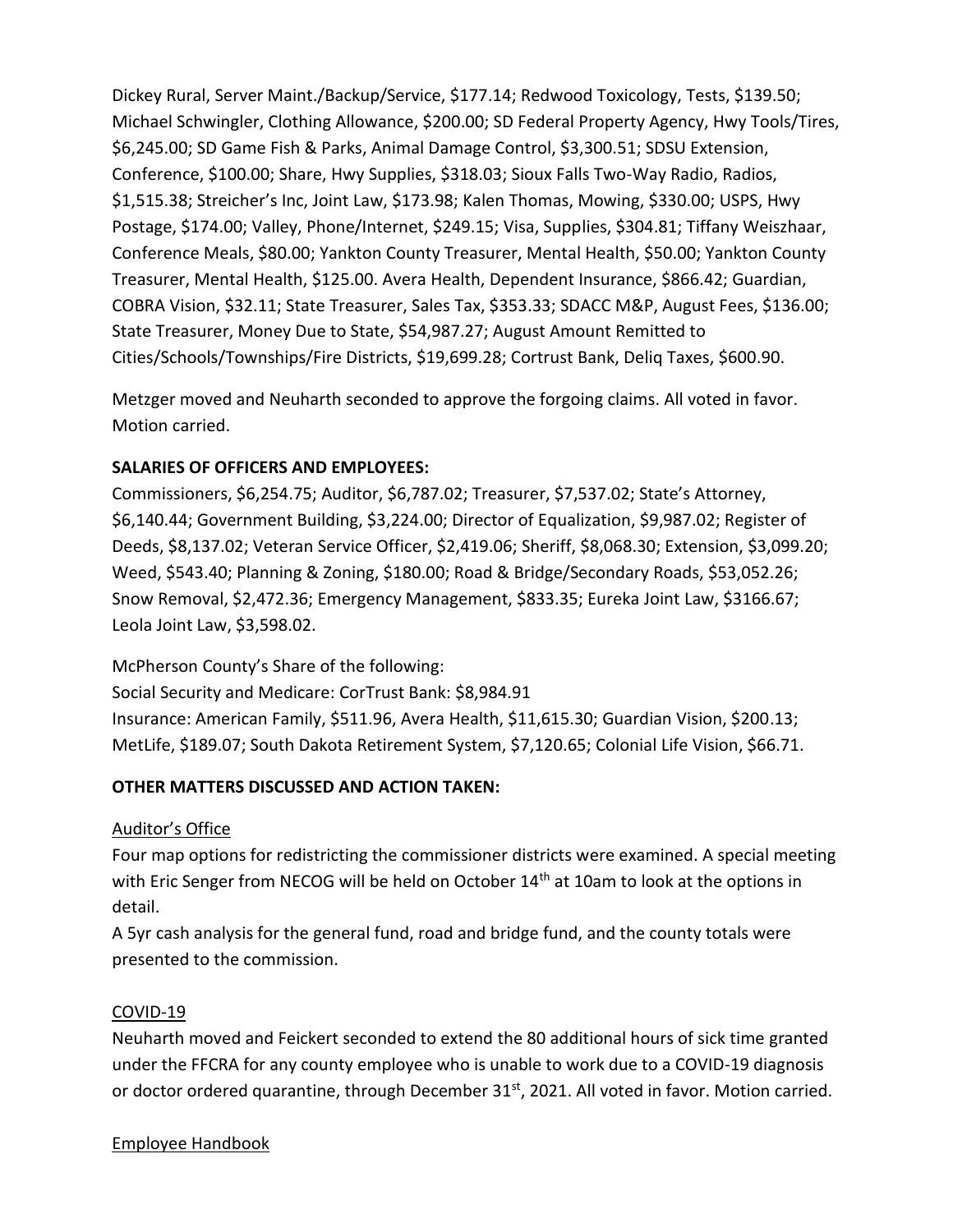Discussion was held on the current employee vacation policy. No action taken. Discussion was held on the procedure for making policy changes to the handbook.

Ordinance 21-3 An Ordinance creating licensing provisions for Medical Cannabis Establishments A public hearing and first reading was held at 10am for ordinance 21-3 an ordinance creating licensing provisions for medical cannabis establishments regulation, no changes were made. A second reading will be held on October 14<sup>th</sup>, 2021, at 10am. A copy of the ordinance is on file in the Auditor's Office and online for public view at [https://mcpherson.sdcounties.org/.](https://mcpherson.sdcounties.org/)

#### Highway Department

The Leola Dam project is still on schedule to be completed this fall, supply shortages have pushed back the start date. Updates on mowing ditches, hauling gravel, section line work, and grading was given. The first phase of the courthouse parking lot project was completed and the project will be finished next summer. The rural access structure inventory was discussed. A tablet has been ordered for the project. Budget supplements are needed for the road and bridge fund and the rural access infrastructure fund, more discussion will be held on October  $14<sup>th</sup>$ .

### Drainage Board

At 10:30AM Neuharth moved and Feickert seconded to forgo a drainage meeting for the month of October due to no new permits. All voted in favor. Motion carried.

# Executive Session

Neuharth moved and Feickert seconded to enter executive session at 10:40AM to discuss legal matters. All voted in favor. Motion carried. Neuharth moved and Feickert seconded to exit executive session at 10:50AM. All voted in favor. Motion carried. No action taken.

#### Tax Deed

A video walk through of the structures will be taken and be made available for the those interested. The tax deed sale bill is complete and available online or in the Auditor's or Treasurer's office. The tax deed auction will be held on December 7<sup>th</sup> at 1pm in the first-floor rotunda of the McPherson County Courthouse.

#### Executive Session

Neuharth moved and Beilke seconded to enter executive session at 11:10AM to discuss personnel matters. All voted in favor. Motion carried. Neuharth moved and Beilke seconded to exit executive session at 11:20AM. All voted in favor. Motion carried. No action taken.

#### Meeting Authorizations

Feickert moved and Neuharth seconded to approve the following meeting authorizations: Lindley Howard to attend a Legislative Redistricting regional meeting in Aberdeen on October